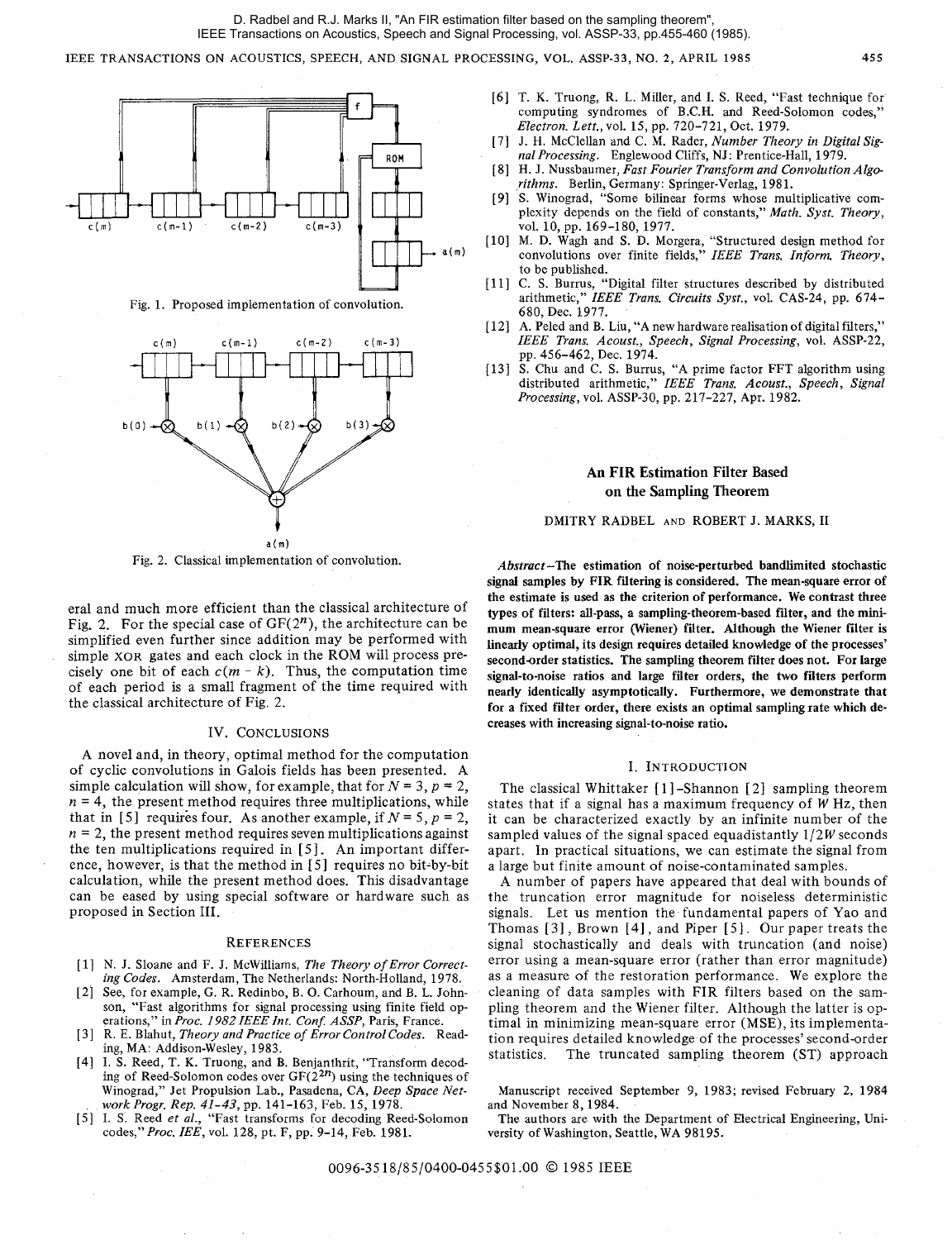does not. For large signal-to-noise ratios (SNR's) and filter order, the two algorithms perform nearly the same.

For a fixed filter order, we demonstrate the existence of a argumpling rate which, for the ST estimate, minimizes the MSE. sampling rate which, for the ST estimate, minimizes the MSE.<br>Sampling below this rate greatly increases the noise contribu-<br>tion to error through severe aliasing. Sampling above the rate. We assume that the noise and sign tion to error through severe aliasing. Sampling above the rate, on the other hand, decreases the information contributed from each sample. We also show that, in certain instances, increasing  $E[(\zeta(t), \zeta(t))]$  of the samples does not contribute significantly to As a consequence, the observed signal the SNR of the samples does not contribute significantly to estimate improvement.

# 11. PRELIMINARIES

Let  $\ell$  (t) denote a real zero-mean wide-sense stationary random process with autocorrelation

$$
R_{\ell}(t-\tau) = E[\ell(t)\ell(\tau)]
$$

where E denotes the expectation value operator. Let  $\ell(t)$  be bandlimited in the sense that there exists a  $W$  such that

$$
R_\ell(\tau) = \int_{-W}^W S_\ell(u) \exp{(j2\pi u \tau)} du
$$

where the power spectral density (PSD) is

$$
S_{\rho}(u) = \int_{-\infty}^{\infty} R_{\rho}(\tau) \exp(-j 2\pi u \tau) d\tau.
$$

Let 2B denote a sampling rate not less than 2W and define where  $h[\cdot]$  is the filter's impulse response. Without loss in the sampling rate parameter generality, we will examine the estimate at the origin:

 $r = W/B \leq 1$ .

We form the estimate

$$
\hat{\mathcal{V}}(t) = \sum_{n=-\infty}^{\infty} \mathcal{V}\left(\frac{n}{2B}\right) \operatorname{sinc}\left(2Bt - n\right) \tag{1}
$$

where  $\text{sinc}(y) = \sin(\pi y)/(\pi y)$ . Then  $\hat{\beta}(t)$  and  $\beta(t)$  are equal  $\epsilon(N) = E[\|\hat{\beta}(0) - \bar{\beta}(0)\|^2]$ . (7) at all values of time in the mean-square sense:<br>Three choices of  $h[\cdot]$  and their corresponding MSE's will be

$$
E[|\mathbf{f}(t) - \mathbf{\hat{f}}(t)|^2] = 0. \tag{2}
$$

Note, in particular, that since  $sinc(n) = \delta_n$  = Kronecker delta, we have a stronger equality at the sample point locations:  $A.$  *Sample Point Estimate (SPE)* 

$$
\hat{\ell}\left(\frac{m}{2B}\right) = \ell\left(\frac{m}{2B}\right) \tag{3}
$$

Since  $R\rho(\tau)$  has a bandwidth 2W, we are motivated to form for which  $\bar{\rho}_a(0) = 9(0)$ . Indeed, the result is exact in the ab-<br>an alternate estimate by passing (1) through a filter unity on sence of noise. In the presenc an alternate estimate by passing  $(1)$  through a filter unity on

$$
\hat{\mathcal{V}}_r(t) \equiv \hat{\mathcal{V}}(t)^* 2W \operatorname{sinc} (2Wt)
$$
  
=  $r \sum_{n=-\infty}^{\infty} \hat{\mathcal{V}}\left(\frac{n}{2B}\right) \operatorname{sinc} (2Wt - rn).$  (4)

The estimate here is also equal to the sampled process in the mean-square sense:

$$
E[|\ell(t) - \hat{\ell}_r(t)|^2] = 0.
$$
 (5)

Unlike the unfiltered case in (I), the estimates at the sample point locations here are generally dependent on all the samples of the process.

## 111. SIGNAL SAMPLE ESTIMATION

Let  $\xi(t)$  denote a real zero-mean wide-sense stationary noise waveform with autocorrelation

$$
R_{\xi}(t-\tau) = E[\xi(t)\xi(\tau)]
$$

and noise level 
$$
\frac{1}{\sqrt{2}}
$$

$$
E[\xi(t)\ell(\tau)]=0.
$$

$$
\mathbf{g}(t) = \mathbf{f}(t) + \mathbf{\xi}(t)
$$

has autocorrelation

$$
R_{\mathfrak{g}}(\tau) = R_{\mathfrak{f}}(\tau) + R_{\xi}(\tau)
$$

and a signal-to-noise ratio of

$$
SNR = \ell^2/\xi^2
$$

where the signal level is

$$
\overline{\mathfrak{\ell}^2}=R_{\mathfrak{\ell}}(0).
$$

Let  $\{g(n/2B)|-\infty\leq n\leq \infty\}$  be input into a  $(2N+1)$ st-order FIR filter whose output values  $\left\{ \bar{\mathbf{f}}(n/2B)|-\infty\leq n\leq\infty\right\}$  are estimates of the samples  $\{ \mathcal{L}(n/2B) | -\infty < n < \infty \}$ . In general,

$$
\bar{\mathfrak{p}}\left(\frac{m}{2B}\right)=\sum_{n=-N}^{N}\;g\!\left(\frac{n}{2B}\right)\,h\left[m-n\right]
$$

generality, we will examine the estimate at the origin:

$$
\bar{\ell}(0) = \sum_{n=-N}^{N} \mathbf{g}\left(\frac{n}{2B}\right) h[n] \tag{6}
$$

where we have assumed that  $h$  is even. The measure of the filter's performance will be the MSE:

$$
\epsilon(N) = E\left[\left|\ell(0) - \ell(0)\right|^2\right].\tag{7}
$$

now considered and later contrasted.

Motivated by (3), we might choose

$$
h_a[n] = \delta_n
$$

$$
\epsilon_a(N) = E[ |\mathbf{\ell}(0) - \mathbf{g}(0)|^2 ]
$$
  
=  $\xi^2$ . (8)

## (4) *B.* Sampling Theorem (ST) Estimate

Motivated by (4) for  $t = 0$ , an alternate estimate is

$$
\overline{\mathbf{f}}_{b}(0) = r \sum_{n=-N}^{N} \mathbf{\Phi}\left(\frac{n}{2B}\right) \text{ sinc}(rn). \tag{9}
$$

This corresponds to  $h_b[n] = r$  sinc (*m*) and is essentially an FIR filter obtained by retaining  $2N + 1$  sample values of the impulse response of an ideal low-pass filter. From (S), the estimate is asympotically optimal in the absence of noise.

In the presence of noise, the error for the truncated estimate of the sample at the origin is, in general,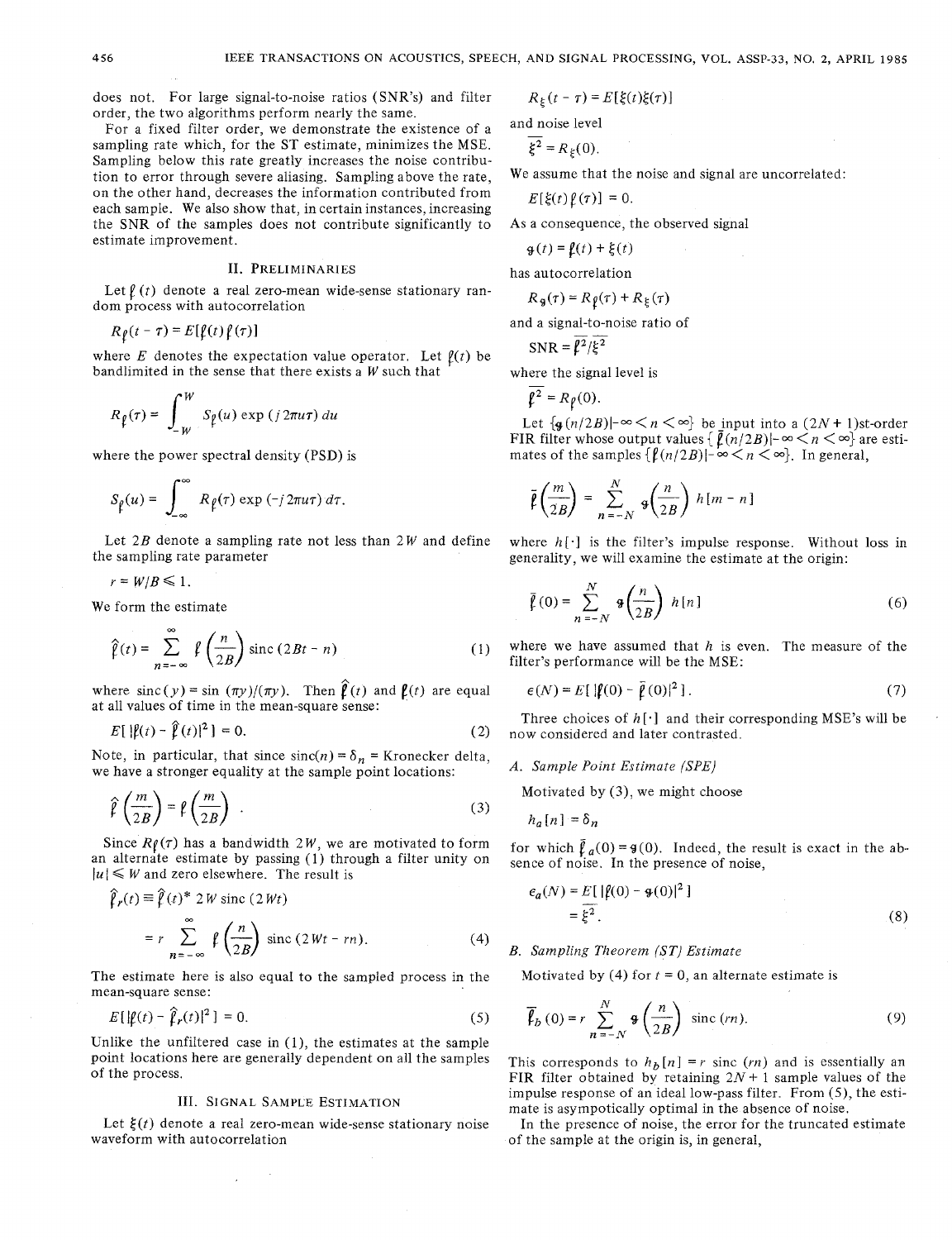$$
\epsilon_b(N) = E[ |\mathbf{f}(0) - r \sum_{n = -N}^{N} \mathbf{g} \left( \frac{n}{2B} \right) \text{ sinc}(m) |^2 ]
$$
  

$$
= R_{\mathbf{f}}(0) - 2r \sum_{n = -N}^{N} R_{\mathbf{f}} \left( \frac{n}{2B} \right) \text{sinc}(rn)
$$
  

$$
+ r^2 \sum_{n = -N}^{N} \sum_{m = -N}^{N'} R_{\mathbf{g}} \left( \frac{n - m}{2B} \right)
$$
  
since  $(rn)$  sinc( $rm$ ). (10)

After some tedious but straightforward manipulation, the following more computationally attractive iterative form results:

$$
\sum_{n=-N}^{N} \sum_{m=-N}^{N} \sum_{n=0}^{N} \binom{Nq}{2B}
$$
\n
$$
\sum_{n=0}^{N} \sum_{m=-N}^{N} \binom{Nq}{2B}
$$
\n
$$
\sum_{n=0}^{N} \binom{N(n+1)}{2B} = \sum_{n=0}^{N} \sum_{n=0}^{N} \sum_{n=0}^{N} \sum_{n=0}^{N} \sum_{n=0}^{N} \binom{N+1}{2B}
$$
\n
$$
+ 2r^{2} \sin c^{2}r(N+1) \left[ R_{g}(0) + R_{g}\left(\frac{2N+2}{2B}\right) \right]
$$
\n
$$
+ 2r^{2} \sin c r(N+1) \sum_{n=-N}^{N} \sum_{n=0}^{N} \left[ R_{g}\left(\frac{n+N+1}{2B}\right) + R_{g}\left(\frac{n-N-1}{2B}\right) \right] \sin c (rn)
$$
\n
$$
\sum_{n=0}^{N} \binom{N+1}{2B} \left( \frac{n+N-1}{2B} \right) \sin c (rn)
$$
\n
$$
(11)
$$

with initialization

$$
\epsilon_b(0) = (1 - r)^2 R\varrho(0) + r^2 R_\xi(0). \tag{12}
$$

## C. FIR Wiener Filter Estimate

Lastly. we consider the impulse response in (6) that, for fixed  $N$ , minimizes the error in (7). The minimum MSE estimate results in the familiar FIR Wiener filter [11]. The impulse response of this filter can be found as solution of the linear

$$
R\ell\left(\frac{m}{2B}\right) = \sum_{n=-N}^{N} h_c[n] R_{\varphi}\left(\frac{m-n}{2B}\right), \quad |m| \le N. \tag{13}
$$

By exploiting the Toeplitz nature of the matrix of coefficients, several efficient recursive procedures can be used for solving this system of equations. We will mention the Levinson and Robinson algorithms [6] and Durbin's recursive procedure and Robinson algorithms [6] and Durbin's recursive procedure Two closed form special cases of (17) are worthy of note. If  $[7]$ . An algorithm to compute coefficients of the FIR Wiener the correlation duration of the noise

Due to symmetry (and by previous assumption),  $h_c$  is even

$$
\overline{\mathcal{J}_c}(0) = \sum_{n=-N}^{N} \mathfrak{g}\left(\frac{n}{2B}\right) \quad h_c[n].
$$
 (14)

The corresponding (minimum) MSE is

-.

$$
\epsilon_c(N) = R\varphi(0) - \sum_{n=-N}^{N} h_c[n] R\varphi\left(\frac{n}{2B}\right).
$$
 (15)  $R_{\xi}(\tau) = \overline{\xi^2} e^{-\alpha|\tau|}$   
(17) becomes [14]  
IV. MSE of Estimates  
For a given filter, the sources of estimation error are data

noise and truncation. In this section, the MSE of the estimates is analyzed for each of the three estimates. The filters are as-  $\pi$ noise and truncation. In this section, the MSE of the estimates  $\epsilon_D(\infty) = \frac{2\xi}{\pi}$  a tan is analyzed for each of the three estimates. The filters are assumed to be ideal.

## **IV** *A.* Sample Point Estimate

The concept of truncation does not apply here. The MSE noise is given in (8).

# B. Sampling Theorem Estimate

For the ST estimate, the resulting error in ( 10) is separable into components due to truncation and data noise:

$$
\epsilon_b(N) = \epsilon_T(N) + \epsilon_D(N)
$$

where subscript  $T$  refers to truncation and  $D$  to data noise. **(b)** From (10).

$$
\epsilon_T(N) = R_{\rho}(0) - 2r \sum_{n = -N}^{N} R_{\rho} \left(\frac{n}{2B}\right) \text{ sinc}(rn)
$$

$$
+ r^2 \sum_{n = -N}^{N} \sum_{m = -N}^{N} R_{\rho} \left(\frac{n - m}{2B}\right)
$$

$$
\text{ sinc}(rn) \text{ sinc}(rm).
$$

*<sup>N</sup>*Using (2), one can easily demonstrate that this error approaches zero as  $N$  tends to infinity. The error due to the data noise is

$$
R_{\mathfrak{g}}\left(\frac{n-N-1}{2B}\right) \text{ sinc}(rn) \qquad \epsilon_D(N) = r^2 \sum_{n=-N}^{N} \sum_{m=-N}^{N} R_{\xi}\left(\frac{n-m}{2B}\right) \text{ sinc}(rn) \text{ sinc}(rm).
$$
\n(16)

Note that  $(11)$  and  $(12)$  can similarly be decomposed to provide iterative relationships which are more computationally attractive. Asymptotically, we can write (16) as  $[10]$ 

*C. FIR Wiener Filter Estimate*  
\nLastly, we consider the impulse response in (6) that, for fixed  
\n*N*, minimizes the error in (7). The minimum MSE estimate re-  
\nsults in the familiar FIR Wiener filter [11]. The impulse re-  
\nsquares of this filter can be found as solution of the linear  
\nequations\n
$$
r \sum_{k=-\infty}^{\infty} R_{\xi} \left( \frac{k}{2B} \right) \text{ sinc}(rk)
$$
\n(17)

where, in (16), we let  $k = n-m$ ,  $N \rightarrow \infty$  and we have used the sampling-theorem-based identity

$$
r \sum_{n=-\infty}^{\infty} \operatorname{sinc}(rn) \operatorname{sinc} r(k - n) = \operatorname{sinc}(rk).
$$

[7]. An algorithm to compute coefficients of the FIR wiener the correlation duration of the noise is less than the sampling filter was recently proposed by Manolakis *et al.* [8]. interval, the noise is sample-wise white:

and thus can be found be solving 
$$
N + 1
$$
 equations only.  
Use of the solution of (13) yields 
$$
R_{\xi}\left(\frac{n}{2B}\right) = \overline{\xi^2} \delta_n.
$$
 (18)

Then  $(17)$  becomes

(14) Then (17) becomes  
\n
$$
\epsilon_D(\infty) = r \frac{z^2}{\xi^2}.
$$
\n(19)

The noise level is thus reduced by the sampling rate ratio. For<br>
a Laplace autocorrelation with parameter  $\alpha$ ,<br>
(15)  $R_{\xi}(\tau) = \frac{\xi^2}{\xi^2} e^{-\alpha |\tau|}$ ,

$$
R_{\xi}(\tau) = \overline{\xi^2} e^{-\alpha|\tau|},
$$
  
(17) becomes [14]

$$
\epsilon_D(\infty) = \frac{2\xi^2}{\pi} a \tan \left[\frac{\sinh\left(\frac{\alpha}{2B}\right) \tan\left(\frac{\pi r}{2}\right)}{\cosh\left(\frac{\alpha}{2B}\right) - 1}\right].
$$
 (20)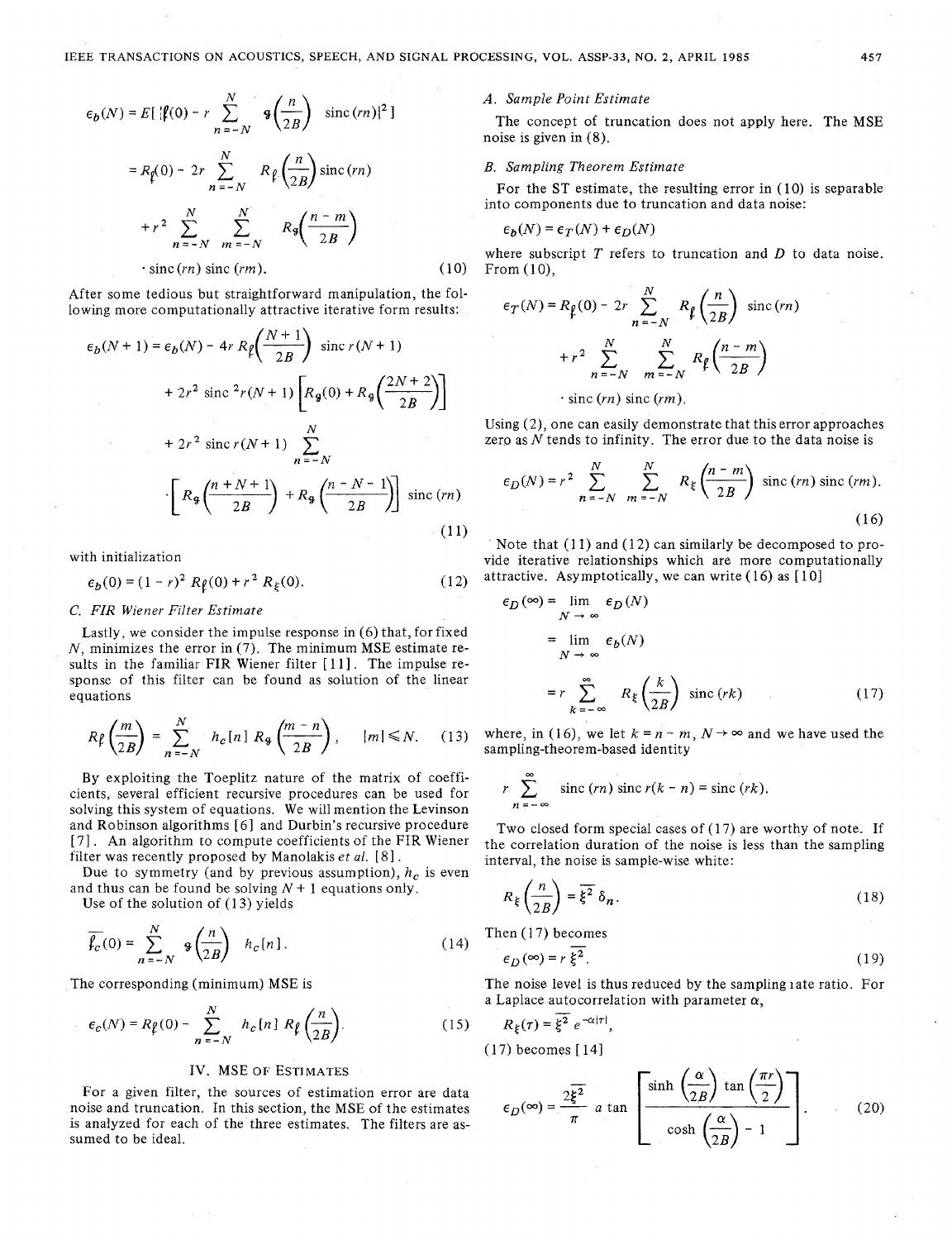We return to the truncated estimate analysis. For samplewise white noise, ( *16)* becomes

$$
\epsilon_D(N) = r^2 \overline{\xi^2} \sum_{n=-N}^{N} \text{sinc}^2(rn).
$$

Obviously,  $\epsilon_D(N + 1) \geq \epsilon_D(N)$ . The error due to data noise generally increases when the noise has roughly a uniform or predominately low-frequency dominated PSD. For low SNR,  $\epsilon_b(0)$  may be smaller than  $\epsilon_b(\infty)$ . For example, for samplewise white noise from (12) and (19), this happens when

$$
\epsilon_b(0) = (1 - r)^2 R_\ell(0) + r^2 R_\xi(0) < r R_\xi(0)
$$
\n
$$
= \epsilon_b(\infty) = \epsilon_D(\infty)
$$

 $\alpha$ r

$$
SNR < \frac{r}{1-r} \, .
$$

# *C. FIR Wiener Filter*

Even with efficient algorithms, the numerical solution of the FIR Weiner filter for large *N* is difficult. The solution can be obtained in closed form for the noncausal linear filter *[9]* 

$$
\overline{f(0)} = \sum_{n = -\infty}^{\infty} \mathbf{9} \left( \frac{n}{2B} \right) h_c[n]
$$

where

$$
h_c[n] = \int_{-W}^{W} A(u)e^{j\pi u n/B} du
$$

and

$$
A(u) = \frac{S_{\ell}(u)}{S_{\mathbf{g}}(u)} = \frac{S_{\ell}(u)}{S_{\ell}(u) + S_{\xi}(u)}.
$$

The corresponding MSE is

$$
\epsilon_c(\infty) = \int_{-W}^{W} \frac{S_{\ell}(u) \cdot S_{\xi}(u)}{S_{\ell}(u) + S_{\xi}(u)} du.
$$

For white noise, the result is  
\n
$$
\epsilon_c(\infty) = \frac{1}{1 + \frac{1}{SNR}} \cdot r \overline{\xi^2}.
$$
\n(22)

It is easy to see that for  $SNR \geq 1$ , (22) is very close to the corresponding limit of the ST estimation in *(1 9).* Note that  $\epsilon_c(N)$  is not separable into signal and noise errors as is  $\epsilon_b(N)$ .

# V. RESULTS

## *A. Performance Comparison*

Fig. 1 illustrates the contribution of the data noise to  $\epsilon_h(N)$ Fig. 1 massiales the contribution of the data holde to  $\epsilon_b(x)$ <br>for sample-wise white noise. The contribution of truncation is<br>also shown for a signal with a uniform PSD:<br> $\frac{a^2}{a^2}$ also shown for a signal with a uniform PSD:

$$
S_{\ell}(u) = \frac{\ell^2}{2W} \ \operatorname{rect}\left(\frac{u}{2W}\right)
$$



Fig. 1. Truncation and data noise errors in ST estiamte for  $SNR = 10$ . 1, 2, **3:** truncation error for uniform PSD signal. 4,5,6: truncation error for triangular PSD. 7, 8, 9: data noise error for sample-wise white noise.



Fig. 2. Mean-square error in ST estimate for uniform PSD signal and Laplace autocorrelation noise with  $r = 0.5$ , SNR = 100. 1)  $\alpha = 0.5$  W. 2)  $\alpha$  = 6 W. 3) Sample-wise white nosie ( $\alpha$  =  $\infty$ ).

21) and triangular PSD:

$$
S_{\mathbf{f}}(u) = \frac{\mathbf{f}^2}{W} \left( 1 - \frac{|u|}{W} \right) .
$$

Note that the triangular case converges quicker. Roughly, when compared to the uniform spectrum, the triangular spectrum contains a greater amount of low frequencies, and thus results in a "smoother" signal.

Also note that the truncation error approaches zero slower for higher sampling rates. Roughly, for high sampling rates, the  $(N + 1)$ st sample is highly correlated with the N<sup>th</sup> sample. Thus, not much more information is gained for the estimate. Similarly, for fixed  $N$ , a large sampling rate corresponds to small intervals. As *N* increases for fixed *r,* it thus takes more samples to get to the truncation error's asymptotic value of zero.

Interestingly,  $\epsilon_T(N)$  is not a monotonically decreasing function of *N.* Rather, it has clear periodic maximums and minimums whose locations depend only on *r.* 

Fig. 2 illustrates  $\epsilon_h(N)$  for Laplace autocorrelation noise. The asymptotic values from *(20)* are also shown.

The MSE for both ST and FIR Wiener estimates is shown in Fig. **3.** Clearly, the FIR Wiener filter gives better results by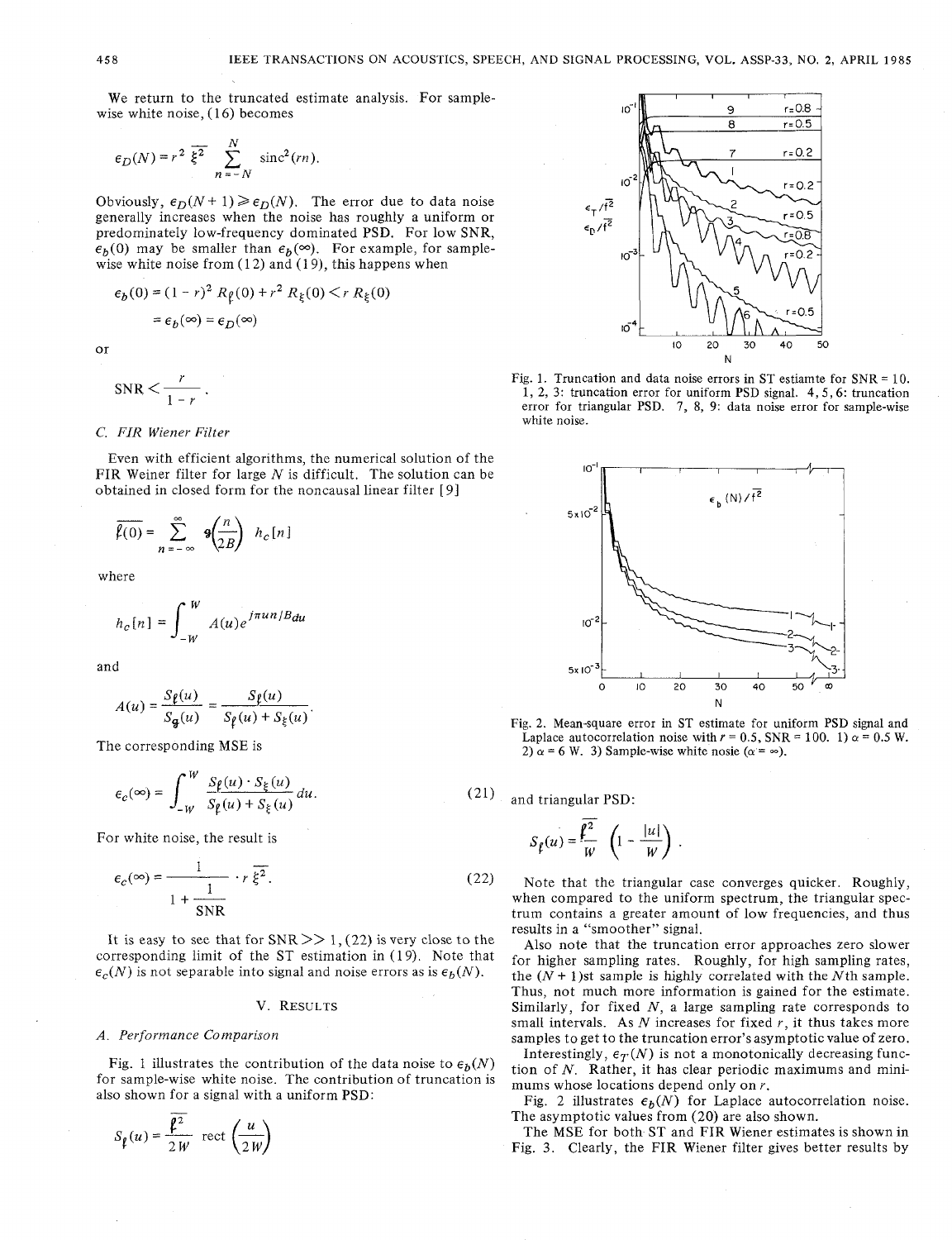

Fig. **3.** Mean-square error in ST and FIR Wiener filter estimates for SNR = 100 and sample-wise white noise. 1, 3, 4, 6:  $r = 0.2$ ; 2, 5:  $r =$ 0.8. 1, 2, 4, 5: signal with uniform PSD. **3,** 6: signal with triangular PSD. 1, 2, **3** st: 4, 5,6 Wiener.



Fig. 4. Mean-square error versus r for  $N \leq N_{MAX}$ , sample-wise white noise, SNR = 100. 1-4: signal with uniform PSD,  $N_{MAX}$  = 20, 40, 60, and 80, respectively. 5: signal with triangular PSD,  $N_{MAX} = 20$ . 6: nontruncated estimate  $(N_{MAX} = \infty)$ .

design. The asymptotic performance is nearly reached with  $N = 10-15$ . Note that although the ST gives an asymptotically better estimate than does the SPE estimate,  $\epsilon_a(N) \leq \epsilon_b(N)$  for  $\log N$ .

#### *B. Optimal Sampling Rates*

From previous observations,  $\epsilon_T(N)$  is generally a decreasing function of r with N fixed. We also know that  $\epsilon_D(N)$  usually exhibits just the opposite behavior: it increases [10]. Therefore, we can conclude that the total MSE

$$
\epsilon_b(N) = \epsilon_T(N) + \epsilon_D(N) \tag{23}
$$

may have a minimum at some sampling rate for fixed  $N$ . A plot of  $\epsilon_b(N)$  versus *r* is shown in Fig. 4 for various  $N \leq$  $N_{MAX}$ . For  $N_{MAX}$  sufficiently high, the curves have distinct minimums at points we will denote by  $r_{\text{opt}}$ . We can define  $r_{\text{opt}}$ at a given  $N_{MAX}$  as the sampling rate ratio which gives us minimum  $\epsilon_h(N)$  with N not exceeding  $N_{MAX}$ . The horizontal line is the SPE error. For this example, for the ST to give a better estimate than the SPE, N must roughly exceed 20.

A sketch of  $r_{\text{opt}}$  versus  $N_{\text{max}}$  is shown in Fig. 5 for two



Fig. 5. Sampling theorem estimate: optimum sampling rate ratio versus  $N_{MAX}$  for a uniform PSD signal and sample-wise white noise.



Fig. 6. Sampling theorem estimate: mean-square error versus SNR for sample-wise white noise. Signal with uniform PSD: 1)  $r = 0.2$ ,  $N_{MAX}$  = 20. 2)  $r = 0.2$ ,  $N_{MAX}$  = 40. 3)  $r = 0.5$ ,  $N_{MAX}$  = 20. 4)  $r =$ 0.5,  $N_{MAX}$  = 40. Signal with triangular PSD: 5)  $r = 0.2$ ,  $N_{MAX}$  = 20. 6)  $r = 0.2$ ,  $N_{MAX} = 40$ . Nontruncated estimation: 7)  $r = 0.2$ . 8)  $r = 0.5$ .

SNR's for sample-wise white noise. Clearly, with  $N$  fixed, higher SNR's have higher  $r_{\text{opt's}}$ . This is understandable: a high SNR means that the truncation error dominates the total MSE in (23). As  $N \rightarrow \infty$ ,  $r_{\text{opt}}$  decreases.

This is not necessarily the case for a noise with a PSD of limited extent. Here, an increase in the sampling rate above some limit does not lead to a decrease in  $\epsilon_D(\infty)$ .

# C. *The Dependence of* MSE *on* SNR

An increase in SNR decreases the normalized error due to data noise  $\epsilon_D(N)/\sqrt{2}$  and leaves the normalized truncation error  $\epsilon_T(N)/\ell^2$  the same. Clearly, after some point, a further increase in SNR will have an insignificantly small effect on the normalized MSE,  $\epsilon_b(N)/\ell^2$ . Then, for a high SNR,

$$
\epsilon_b(N) \approx \epsilon_T(N).
$$

The family of curves  $\epsilon_b(N)$  versus SNR for various r and  $N_{\text{MAX}}$  is shown in Fig. 6. Each curve follows the line for  $N \rightarrow$  $\sum_{i=1}^{n}$  at low SNR (when  $\epsilon_D >> \epsilon_T$ ), and then flattens. At some SNR, the ST estimate becomes worse than SPE, i.e., the data filtering only worsens the quality of our estimation.